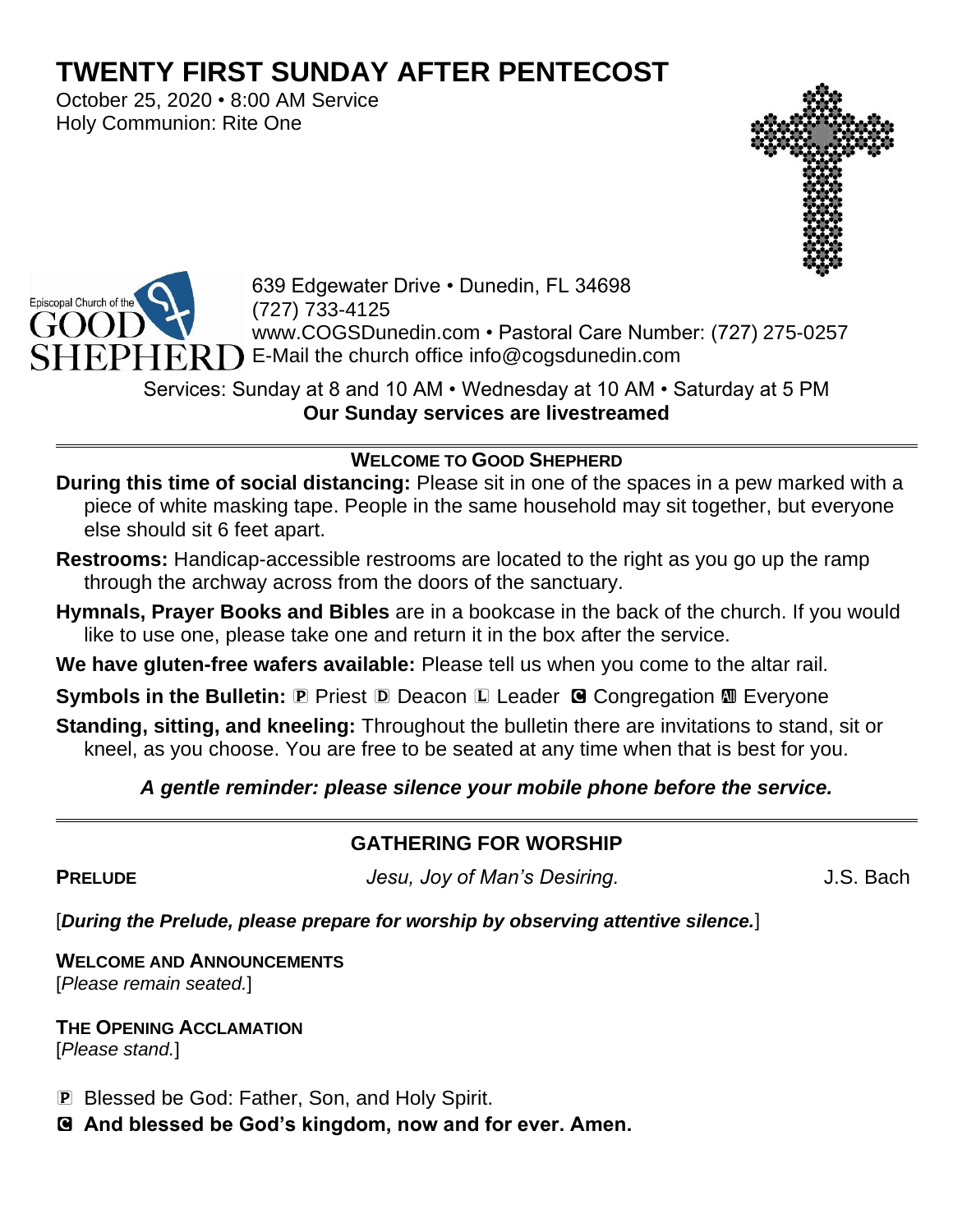**COLLECT FOR PURITY**

- a **Almighty God, unto whom all hearts are open, all desires known, and from whom no secrets are hid. Cleanse the thoughts of our hearts by the inspiration of thy Holy Spirit, that we may perfectly love thee, and worthily magnify thy holy Name; through Christ our Lord. Amen.**
- P Lord, have mercy upon us.
- C **Christ, have mercy upon us.**
- P Lord, have mercy upon us.

#### **COLLECT OF THE DAY**

- P The Lord be with you.
- C **And with thy Spirit.**
- P Let us pray. . . . Almighty and everlasting God, increase in us the gifts of faith, hope, and charity; and, that we may obtain what you promise, make us love what you command; through Jesus Christ our Lord, who lives and reigns with you and the Holy Spirit, one God, for ever and ever.

C **Amen.**

#### **THE WORD OF GOD**

**The Readings:** Deuteronomy 34:1-12, Psalm 90:1-6,13-17, 1 Thessalonians 2:1-8, Matthew

22:34-46

[*Please be seated.*]

#### **The First Reading**

L *The First Reading is taken from Deuteronomy, Chapter 34…*

Moses went up from the plains of Moab to Mount Nebo, to the top of Pisgah, which is opposite Jericho, and the Lord showed him the whole land: Gilead as far as Dan, all Naphtali, the land of Ephraim and Manasseh, all the land of Judah as far as the Western Sea, the Negeb, and the Plain—that is, the valley of Jericho, the city of palm trees—as far as Zoar. The Lord said to him, "This is the land of which I swore to Abraham, to Isaac, and to Jacob, saying, 'I will give it to your descendants'; I have let you see it with your eyes, but you shall not cross over there." Then Moses, the servant of the Lord, died there in the land of Moab, at the Lord's command. He was buried in a valley in the land of Moab, opposite Bethpeor, but no one knows his burial place to this day. Moses was one hundred twenty years old when he died; his sight was unimpaired and his vigor had not abated. The Israelites wept for Moses in the plains of Moab thirty days; then the period of mourning for Moses was ended.

Joshua son of Nun was full of the spirit of wisdom, because Moses had laid his hands on him; and the Israelites obeyed him, doing as the Lord had commanded Moses.

Never since has there arisen a prophet in Israel like Moses, whom the Lord knew face to face. He was unequaled for all the signs and wonders that the Lord sent him to perform in the land of Egypt, against Pharaoh and all his servants and his entire land, and for all the mighty deeds and all the terrifying displays of power that Moses performed in the sight of all Israel.

- L The Word of the Lord.
- C **Thanks be to God.**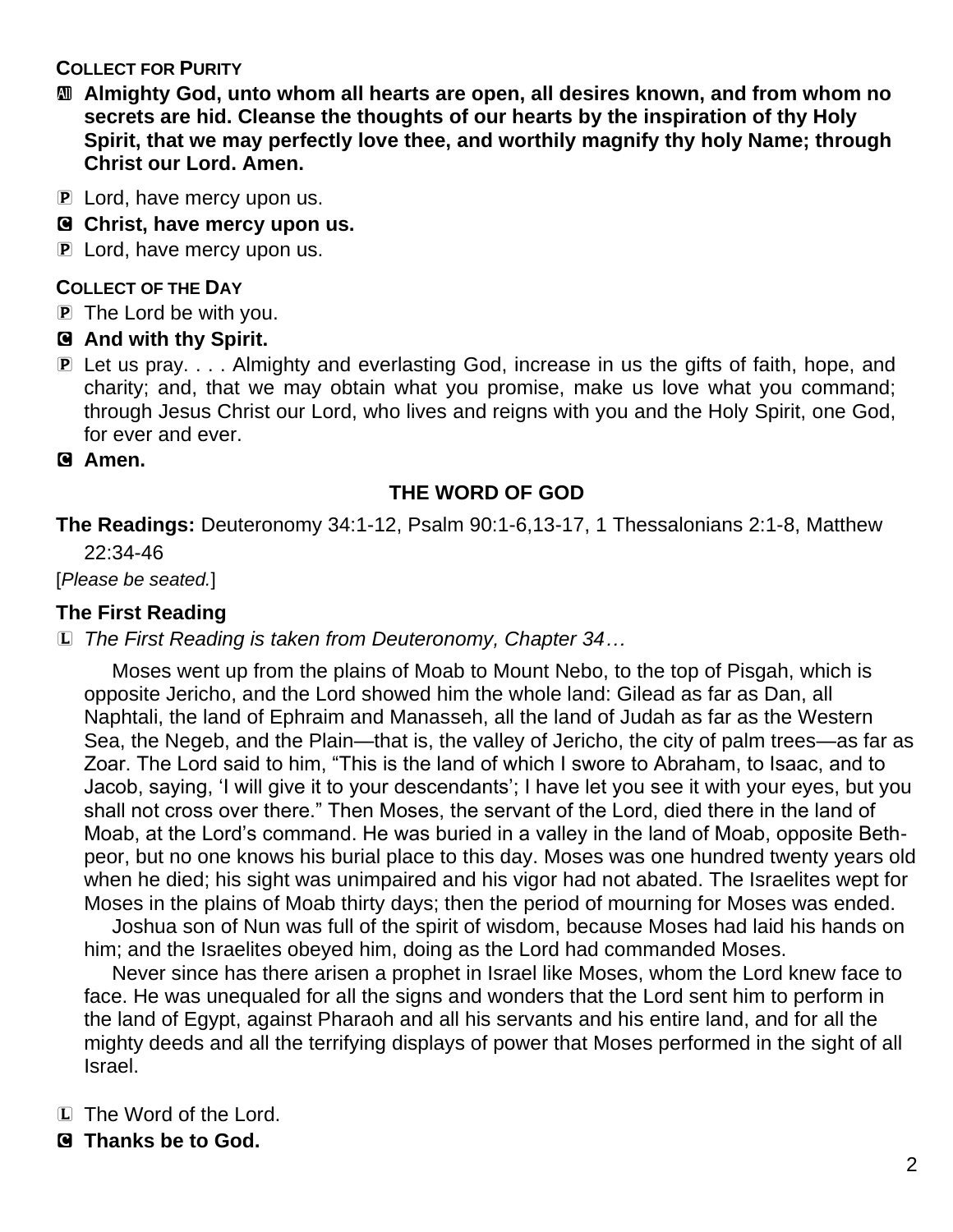## **The Psalm**

- L *We will read responsively Psalm 90…*
- L Lord, you have been our refuge from one generation to another.
- C **Before the mountains were brought forth, or the land and the earth were born, from age to age you are God.**
- L You turn us back to the dust and say, "Go back, O child of earth."
- C **For a thousand years in your sight are like yesterday when it is past and like a watch in the night.**
- L You sweep us away like a dream; we fade away suddenly like the grass.
- C **In the morning it is green and flourishes; in the evening it is dried up and withered.**
- L Return, O Lord; how long will you tarry? be gracious to your servants.
- C **Satisfy us by your loving-kindness in the morning; so shall we rejoice and be glad all the days of our life.**
- L Make us glad by the measure of the days that you afflicted us and the years in which we suffered adversity.
- C **Show your servants your works and your splendor to their children.**
- L May the graciousness of the Lord our God be upon us; prosper the work of our hands; prosper our handiwork.

# **The Second Reading**

L *The Second Reading is taken from 1 Thessalonians, chapter 2*

You yourselves know, brothers and sisters, that our coming to you was not in vain, but though we had already suffered and been shamefully mistreated at Philippi, as you know, we had courage in our God to declare to you the gospel of God in spite of great opposition. For our appeal does not spring from deceit or impure motives or trickery, but just as we have been approved by God to be entrusted with the message of the gospel, even so we speak, not to please mortals, but to please God who tests our hearts. As you know and as God is our witness, we never came with words of flattery or with a pretext for greed; nor did we seek praise from mortals, whether from you or from others, though we might have made demands as apostles of Christ. But we were gentle among you, like a nurse tenderly caring for her own children. So deeply do we care for you that we are determined to share with you not only the gospel of God but also our own selves, because you have become very dear to us.

L The Word of the Lord.

# C **Thanks be to God.**

# **The Gospel**

[*Please stand.*]

D The Holy Gospel of our Lord Jesus Christ according to Matthew.

# C **Glory be to thee, O Lord.**

D When the Pharisees heard that Jesus had silenced the Sadducees, they gathered together, and one of them, a lawyer, asked him a question to test him. "Teacher, which commandment in the law is the greatest?" He said to him, "'You shall love the Lord your God with all your heart, and with all your soul, and with all your mind.' This is the greatest and first commandment. And a second is like it: 'You shall love your neighbor as yourself.' On these two commandments hang all the law and the prophets." Now while the Pharisees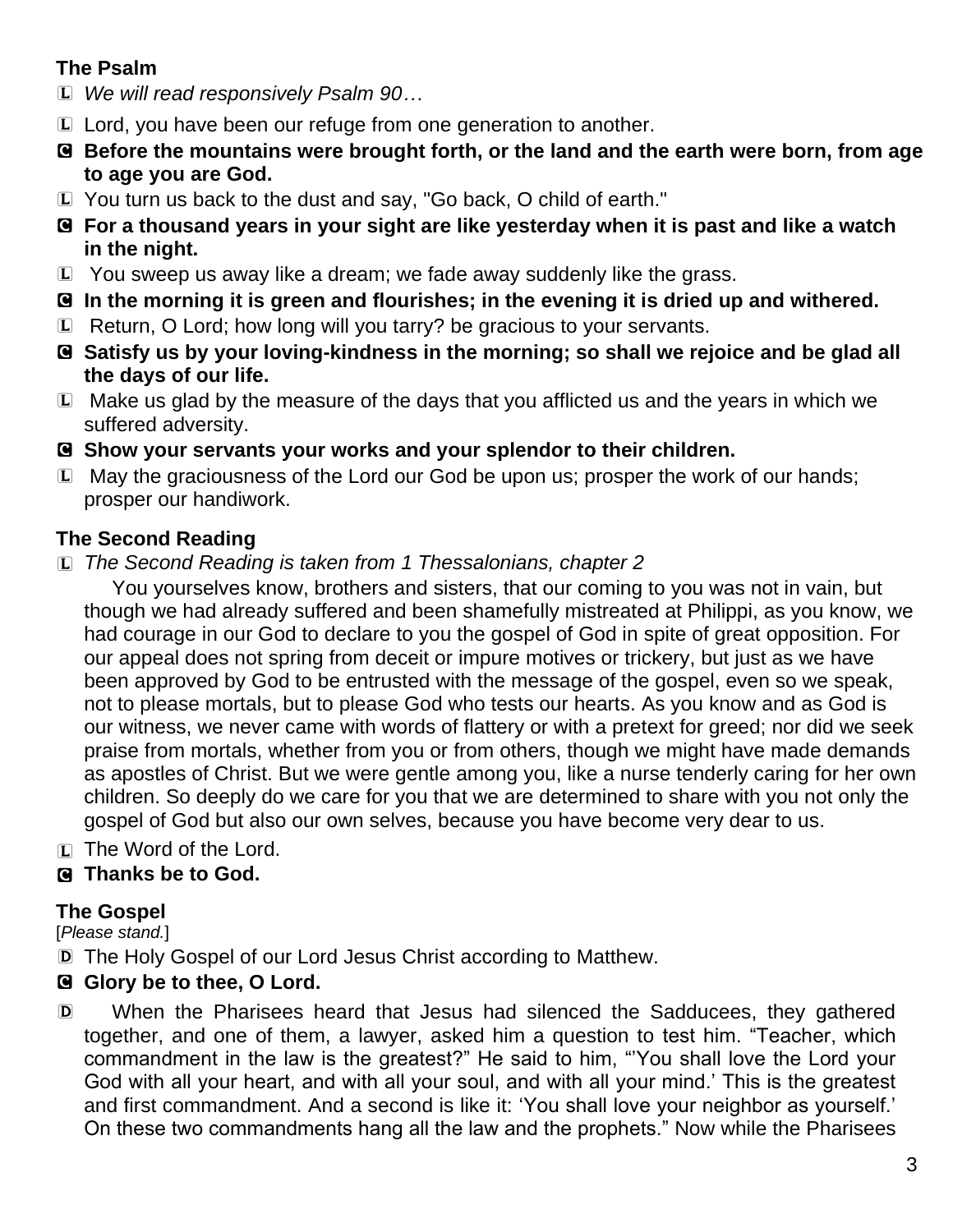were gathered together, Jesus asked them this question: "What do you think of the Messiah? Whose son is he?" They said to him, "The son of David." He said to them, "How is it then that David by the Spirit calls him Lord, saying, 'The Lord said to my Lord, "Sit at my right hand, until I put your enemies under your feet"? If David thus calls him Lord, how can he be his son?" No one was able to give him an answer, nor from that day did anyone dare to ask him any more questions.

D The Gospel of the Lord.

#### C **Praise be to thee, O Christ.**

**THE SERMON** Michael Durning

# [Please be seated.]

#### **THE NICENE CREED**

[*Please stand.*]

C **We believe in one God, the Father, the Almighty, maker of heaven and earth, of all that is, seen and unseen.** 

**We believe in one Lord, Jesus Christ, the only Son of God, eternally begotten of the Father, God from God, Light from Light, true God from true God, begotten, not made, of one Being with the Father. Through him all things were made. For us and for our salvation he came down from heaven: by the power of the Holy Spirit he became incarnate from the Virgin Mary, and was made man. For our sake he was crucified under Pontius Pilate; he suffered death and was buried. On the third day he rose again in accordance with the Scriptures; he ascended into heaven and is seated at the right hand of the Father. He will come again in glory to judge the living and the dead, and his kingdom will have no end.**

**We believe in the Holy Spirit, the Lord, the giver of life, who proceeds from the Father and the Son. With the Father and the Son he is worshiped and glorified. He has spoken through the Prophets. We believe in one holy catholic and apostolic Church. We acknowledge one baptism for the forgiveness of sins. We look for the resurrection of the dead, and the life of the world to come. Amen.**

**THE PRAYERS OF THE PEOPLE** *[Please sit, stand, or kneel, as you prefer.]*

- D Let us pray for the whole state of Christ's Church and the world.
- L Almighty and everliving God, who in thy holy Word hast taught us to make prayers, and supplications, and to give thanks for all humanity. Receive these our prayers which we offer unto thy divine Majesty, beseeching thee to inspire continually the Universal Church with the spirit of truth, unity, and concord; and grant that all those who do confess thy holy Name may agree in the truth of thy holy Word, and live in unity and godly love. God of Peace,

### C **Hear our prayer.**

- L Give grace, O heavenly Father, to all bishops, especially to Michael, our Presiding Bishop; Dabney, our Bishop; Barry and Michael, our Assisting Bishops; Michael, our Priest in Charge; and Cindy, our Deacon; to our companion diocese of the Dominican Republic; to these Episcopal Churches in our Diocese; St. Mary Magdalene, Bradenton; St. Mary's, Palmetto; and St. Matthew's, St. Petersburg, and the Clearwater Deanery Collaboration Partners; and to all priests, deacons, and the laity in their ministry; that they may, both by their life and doctrine, set forth thy true and lively Word, and rightly and duly administer thy holy Sacraments. God of Peace,
- C **Hear our prayer.**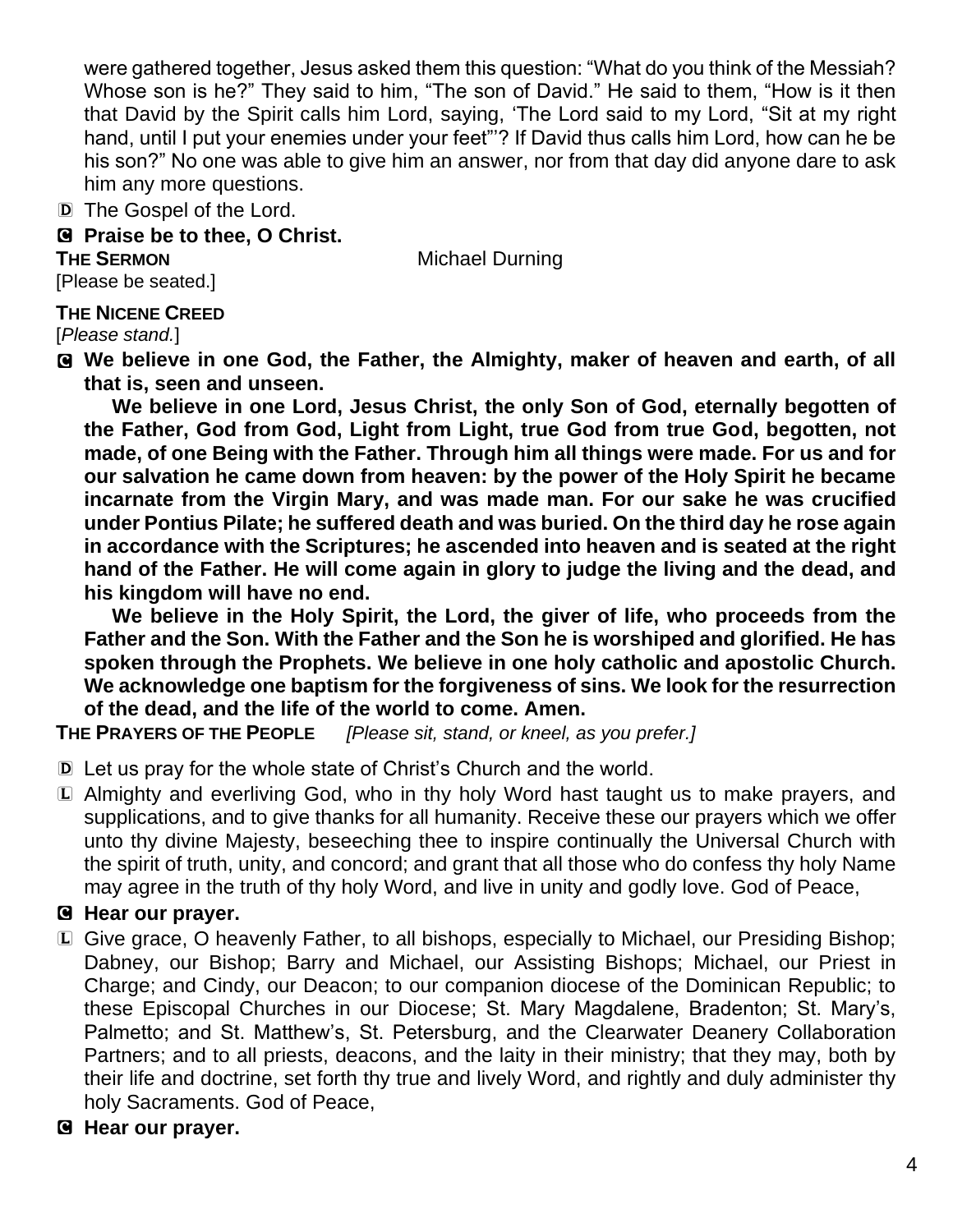L And to all thy people give thy heavenly grace, and especially to this congregation here present; that, with meek heart and due reverence, they may hear and receive thy holy Word, truly serving thee in holiness and righteousness all the days of their life. God of Peace,

#### C **Hear our prayer.**

L We beseech thee also so to rule the hearts of those who bear the authority of government in this and every land, especially President Trump, that they may be led to wise decisions and right actions for the welfare and peace of the world. We pray that all God's children might live in the hope of the world peace for which we are created. God of Peace,

#### C **Hear our prayer.**

L And we most humbly beseech thee, of thy goodness, O Lord, to comfort and succor [*add handwritten names from notebook*] and all those who, in this transitory life, are in trouble, sorrow, need, sickness, or any other adversity, especially those listed in the weekly news who have asked for our prayers, and those we now name, aloud or in our hearts. [*Leave time…*] God of Peace,

#### C **Hear our prayer.**

L Open, O Lord, the eyes of all people to behold thy gracious hand in all thy works, that, rejoicing in thy whole creation, they may honor thee with their substance, and be faithful stewards of thy bounty. We give thanks for the flowers given today to the Glory of God and in memory of all our loved ones who have departed this earth and in honor of those remaining who keep their memories alive, and for the birthdays this coming week of Hilda Myers, Melinda Dube, Beth Brinsko, Nancy Redd, Mike Mahan, and for those celebrating anniversaries this week, Briony & Michael Tomalesky. God of Peace,

#### C **Hear our prayer.**

L And we also bless thy holy Name for all thy servants departed this life in thy faith and fear, [*especially… add names from notebook*] and those we name, aloud or in our hearts. [*Leave time…*] We beseech thee to grant them continual growth in thy love and service; and to grant us grace so to follow the good examples of all thy saints, that with them we may be partakers of thy heavenly kingdom. God of Peace,

#### C **Hear our prayer.**

- L Empower, O Lord, our Search Committee and Vestry as we pray….
- C **Almighty God, giver of every good gift: Look graciously on our Church, and so guide the minds of those who shall choose a rector for this parish, that we may receive a faithful pastor, who will care for your people and equip us for our ministries; through Jesus Christ our Lord. Amen**
- L Grant these our prayers, O Father, for Jesus Christ's sake, our only Mediator and Advocate.
- C **Amen.**

#### **THE CONFESSION AND ABSOLUTION**

#### [*Please kneel or stand.*]

- D Let us humbly confess our sins unto Almighty God. [*Silence is kept.*] Most merciful God, . . .
- a **We confess that we have sinned against thee in thought, word, and deed, by what we have done, and by what we have left undone. We have not loved thee with our whole heart; we have not loved our neighbors as ourselves. We are truly sorry and we humbly repent. For the sake of thy Son Jesus Christ, have mercy on us and forgive**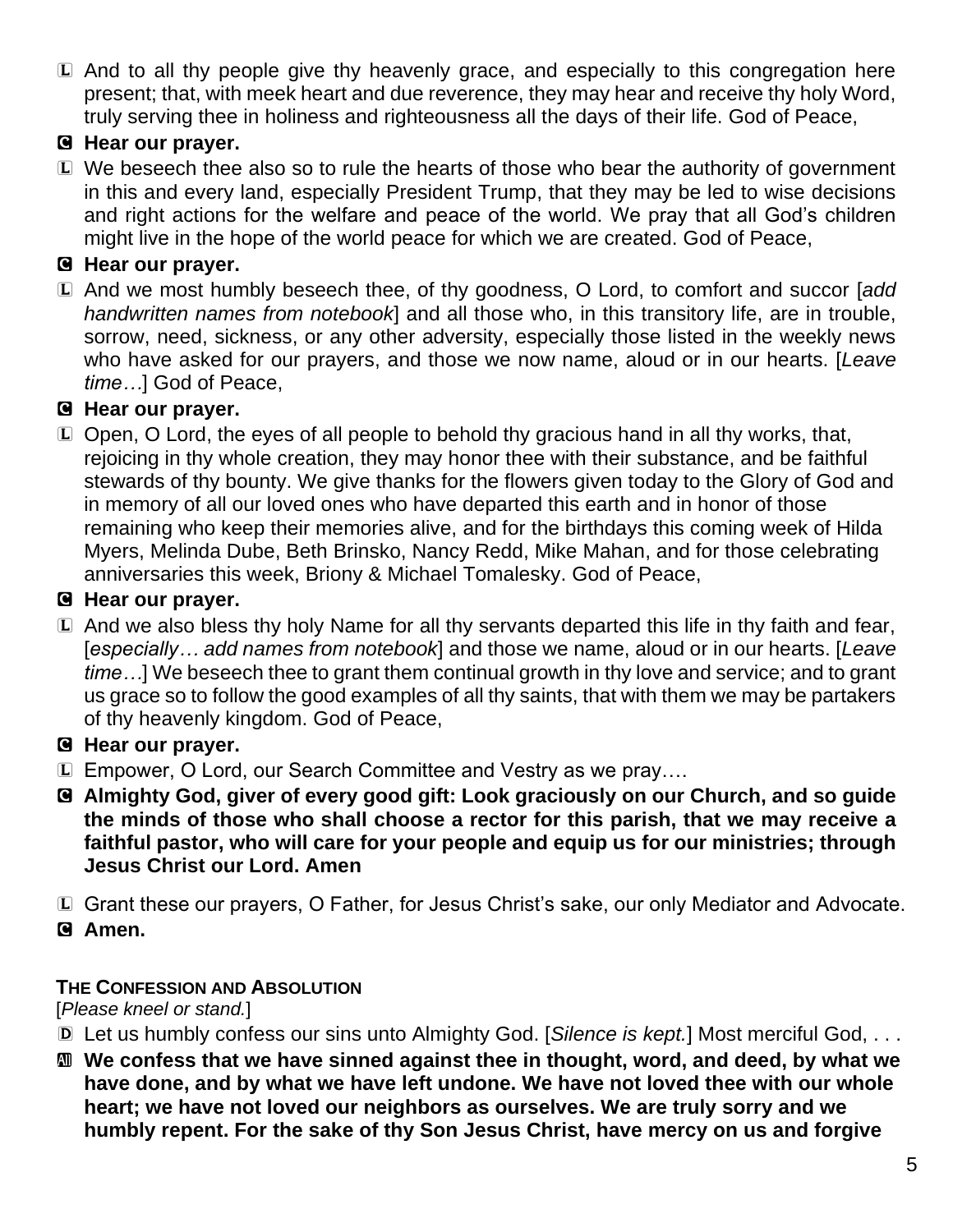#### **us; that we may delight in thy will, and walk in thy ways, to the glory of thy Name. Amen.**

- P Almighty God, our heavenly Father, who of his great mercy hath promised forgiveness of sins to all those who with hearty repentance and true faith turn unto him, have mercy upon you, pardon and deliver you from all your sins, confirm and strengthen you in all goodness, and bring you to everlasting life; through Jesus Christ our Lord.
- C **Amen.**

#### **THE GREETING OF PEACE**

[*Please stand. During this time of social distancing, a wave or bow, accompanied by a smile and "the Peace of the Lord be with you," will do nicely.*]

- P The peace of the Lord be always with you.
- C **And with thy spirit.**

# **THE HOLY COMMUNION**

#### **THE OFFERTORY SENTENCE**

- D Through Christ let us continually offer to God the sacrifice of praise, that is, the fruit of lips that acknowledge his Name. But to do good and to distribute, forget not; for with such sacrifices God is well pleased.
- [*Please be seated. The offering plates are on stands in the front and the back of the church. If you wish, you may place an offering there.*]

**OFFERTORY** *Jesus, Jesu, Fill Us with Your Love* Ghanian

#### **THE PRESENTATION OF THE OFFERINGS**

[*Please stand when invited by the Deacon.*]

- D As we receive these gifts, we acknowledge
- C **All things come from thee, O Lord, and of thine own have we given thee.**

#### **THE GREAT THANKSGIVING:** Eucharistic Prayer II

- P The Lord be with you.
- C **And with thy spirit.**
- P Lift up your hearts.
- C **We lift them up unto the Lord.**
- P Let us give thanks unto our Lord God.
- C **It is meet and right so to do.**
- P It is very meet, right, and our bounden duty, that we should at all times, and in all places, give thanks unto thee, O Lord, holy Father, almighty, everlasting God. Creator of the light and source of life, who hast made us in thine image, and called us to new life in Jesus Christ our Lord. Therefore, with Angels and Archangels, and with all the company of heaven, we laud and magnify thy glorious Name; evermore praising thee, and saying,
- C **Holy, holy, holy, Lord God of Hosts: Heaven and earth are full of thy glory. Glory be to thee, O Lord Most High.**

**Blessed is he that cometh in the name of the Lord. Hosanna in the highest.** [*Please kneel or stand, as you choose.*]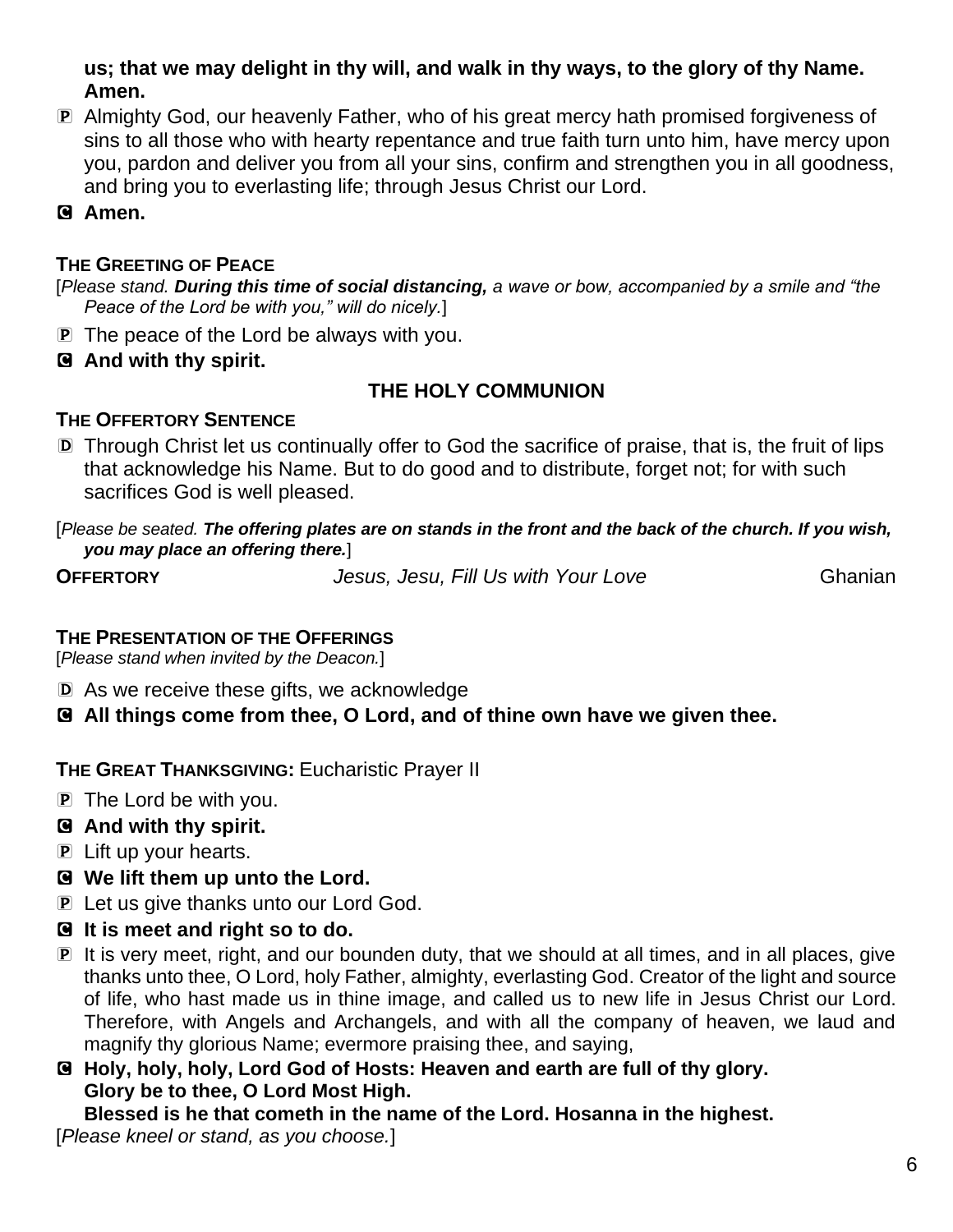- P All glory be to thee, O Lord our God, for that thou didst create heaven and earth, and didst make us in thine own image; and, of thy tender mercy, didst give thine only Son Jesus Christ to take our nature upon him, and to suffer death upon the cross for our redemption. He made there a full and perfect sacrifice for the whole world; and did institute, and in his holy Gospel command us to continue, a perpetual memory of that his precious death and sacrifice, until his coming again.
- P For in the night in which he was betrayed, he took bread; and when he had given thanks to thee, he broke it, and gave it to his disciples, saying, "Take, eat, this is my Body, which is given for you. Do this in remembrance of me."
- P Likewise, after supper, he took the cup; and when he had given thanks, he gave it to them, saying, "Drink this, all of you; for this is my Blood of the New Covenant, which is shed for you, and for many, for the remission of sins. Do this, as oft as ye shall drink it, in remembrance of me."
- P Wherefore, O Lord and heavenly Father, we thy people do celebrate and make, with these thy holy gifts which we now offer unto thee, the memorial thy Son hath commanded us to make; having in remembrance his blessed passion and precious death, his mighty resurrection and glorious ascension; and looking for his coming again with power and great glory. And we most humbly beseech thee, O merciful Father, to hear us, and, with thy Word and Holy Spirit, to bless and sanctify these gifts of bread and wine, that they may be unto us the Body and Blood of thy dearly-beloved Son Jesus Christ.
- C **And we earnestly desire thy fatherly goodness to accept this our sacrifice of praise and thanksgiving, whereby we offer and present unto thee, O Lord, our selves, our souls and bodies. Grant, we beseech thee, that all who partake of this Holy Communion may worthily receive the most precious Body and Blood of thy Son Jesus Christ, and be filled with thy grace and heavenly benediction; and also that we and all thy whole Church may be made one body with him, that he may dwell in us, and we in him; through the same Jesus Christ our Lord;**
- P By whom, and with whom, and in whom, in the unity of the Holy Ghost all honor and glory be unto thee, O Father Almighty, world without end.
- C **AMEN.**

#### **THE LORD'S PRAYER**

- P And now, as our Savior Christ hath taught us, we are bold to say,
- C **Our Father, who art in heaven, hallowed be thy Name, thy kingdom come, thy will be done, on earth as it is in heaven. Give us this day our daily bread. And forgive us our trespasses, as we forgive those who trespass against us. And lead us not into temptation, but deliver us from evil. For thine is the kingdom, and the power, and the glory, for ever and ever. Amen.**

#### **THE BREAKING OF THE BREAD**

- P God of promise, you have prepared a banquet for us.
- C **Happy are those who are called to the Supper of the Lamb.**
- P The Gifts of God for the People of God. Take them in remembrance that Christ died for you, and feed on him in your hearts by faith, with thanksgiving. [*Please be seated.*]